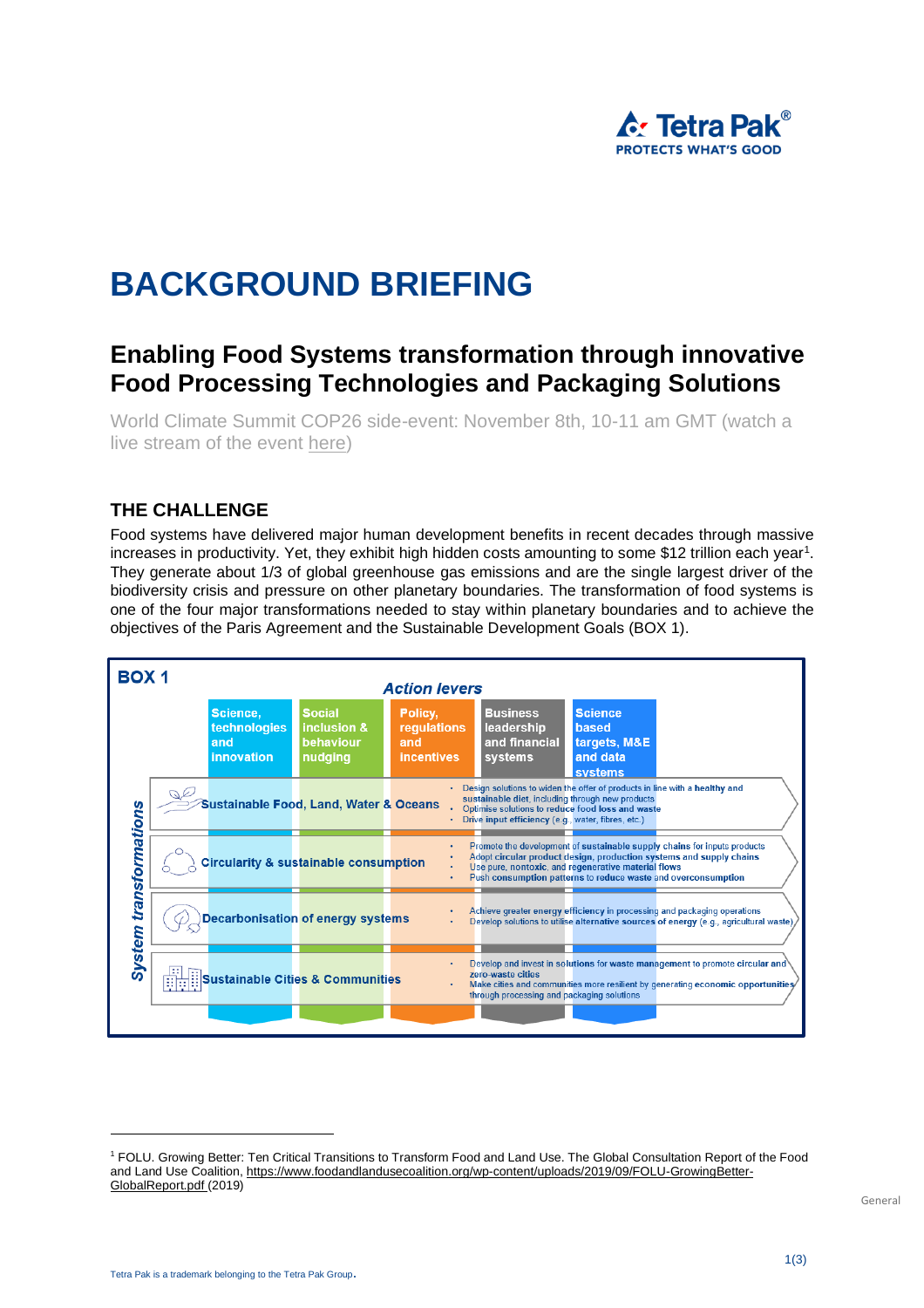#### **THE OPPORTUNITY**

The food processing and packaging industry enables a safe, nutritious and diversified diet, provides food access and availability, reduces food loss and waste and generates new economic opportunities. Even more, it has the potential to contribute to all four system transformations (BOX 1).

At Tetra Pak we have been thinking about how food processing technologies and packaging solutions can contribute to food system resilience and ahead of the UN Food System Summit<sup>2</sup>, we developed a white paper on this topic and shared with 130+ stakeholders for comments. The paper identifies initial pathways for the industry to contribute to the system transformations by activating key action levers (BOX 2). We do know that collective actions are needed to achieve impact at scale. For this reason, we seek to engage with upstream and downstream actors in the food value chain to drive these transformations.



### **ABOUT THE EVENT**

This World Climate Summit COP26 side-event will gather industry leaders on the practicalities of the way forward. Johan Rockström (from the Potsdam Institute for Climate Impact Research) will deliver the keynote, and the event will be facilitated by Dan Esty (from Yale University). The event seeks to start the dialogue on:

- 1. The role that the food processing technology and packaging industry can play in enabling the transition to sustainable food systems, by bringing the dimensions of climate change, biodiversity loss, circular economy, and socio-economic development together.
- 2. Priority initiatives to advance the food system transition, drawing on the best available science, technology innovation, investments, and policy.

This event will be part of Tetra Pak's longer-term vision to engage players across industries to enable horizontal collaboration on making our food systems sustainable and resilient.

<sup>&</sup>lt;sup>2</sup> Tetra Pak, Helping build food systems resilience through food processing technology and packaging solutions, https://www.tetrapak.com/content/dam/tetrapak/publicweb/gb/en/moving-foodforward/TetraPak\_WhitePaper\_MovingFoodForward.pdf (2021)